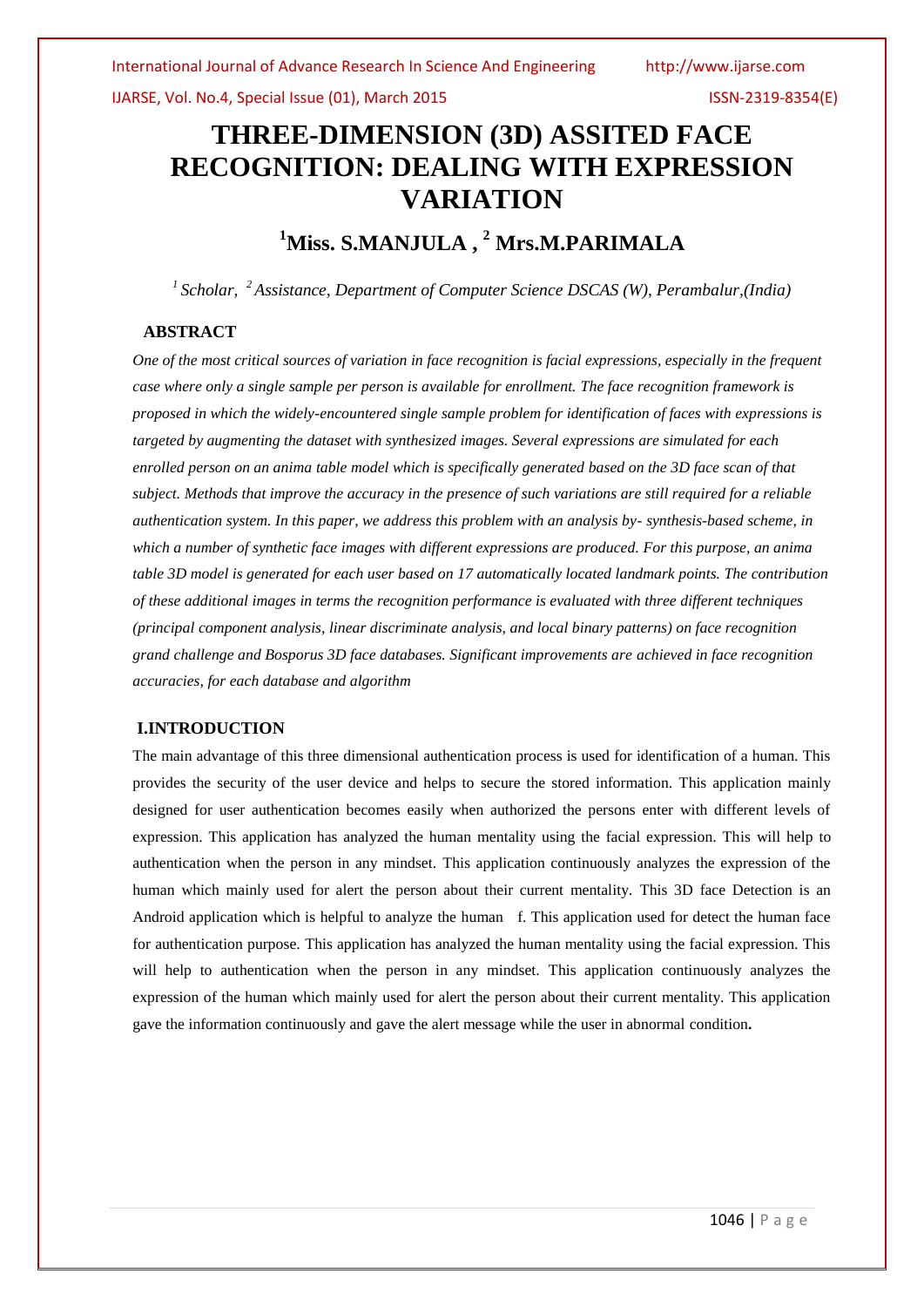# System Architecture



#### **Fig .1: System architecture**

## **II**. **LITERATURE SURVEY**

## **2.1 Novel System for Face Recognition to Identify Occlusions and Restoration of Image**

The acquisition of a large number of occluded faces and their annotation with a ground truth are costly A practical face recognition system needs to work under different imaging conditions, such as different face poses and illumination conditions. Hence before the face is subjected to any face recognition system preprocessing steps such as normalization, feature extraction has to be carried out in order obtain efficient face recognition results. This paper involves obtaining a 3D facial image and the occluding object separately. A patch of the occluding object is applied over the face to generate the occlusion. We generate and time intensive operations. Moreover, several in-depth analyses may not be possible because information about the regions covered by the occlusions is not available..

#### **Disadvantages:**

Registered regions are irregularly resample

The recognition method used is dependent of restoration

#### **2.2 Three-Dimensional Occlusion Detection and Restoration of Partially Occluded Faces**

An innovative three dimensional detection and restoration strategy for the recognition of three dimensional faces which may be partially occluded by unforeseen, extraneous objects. No apriority knowledge about the occluding objects is required. These may be glasses, hats, scarves and the like, and differ greatly in shape or size, introducing a high level of variability in appearance. The restoration strategy is independent of the method used to detect occlusions and can also be applied to restore faces in the presence of noise and missing pixels due to acquisition inaccuracies. They first detect the regions occluded by the glasses and then generate a natural looking facial image without glasses using Principal Component Analysis (PCA) reconstruction.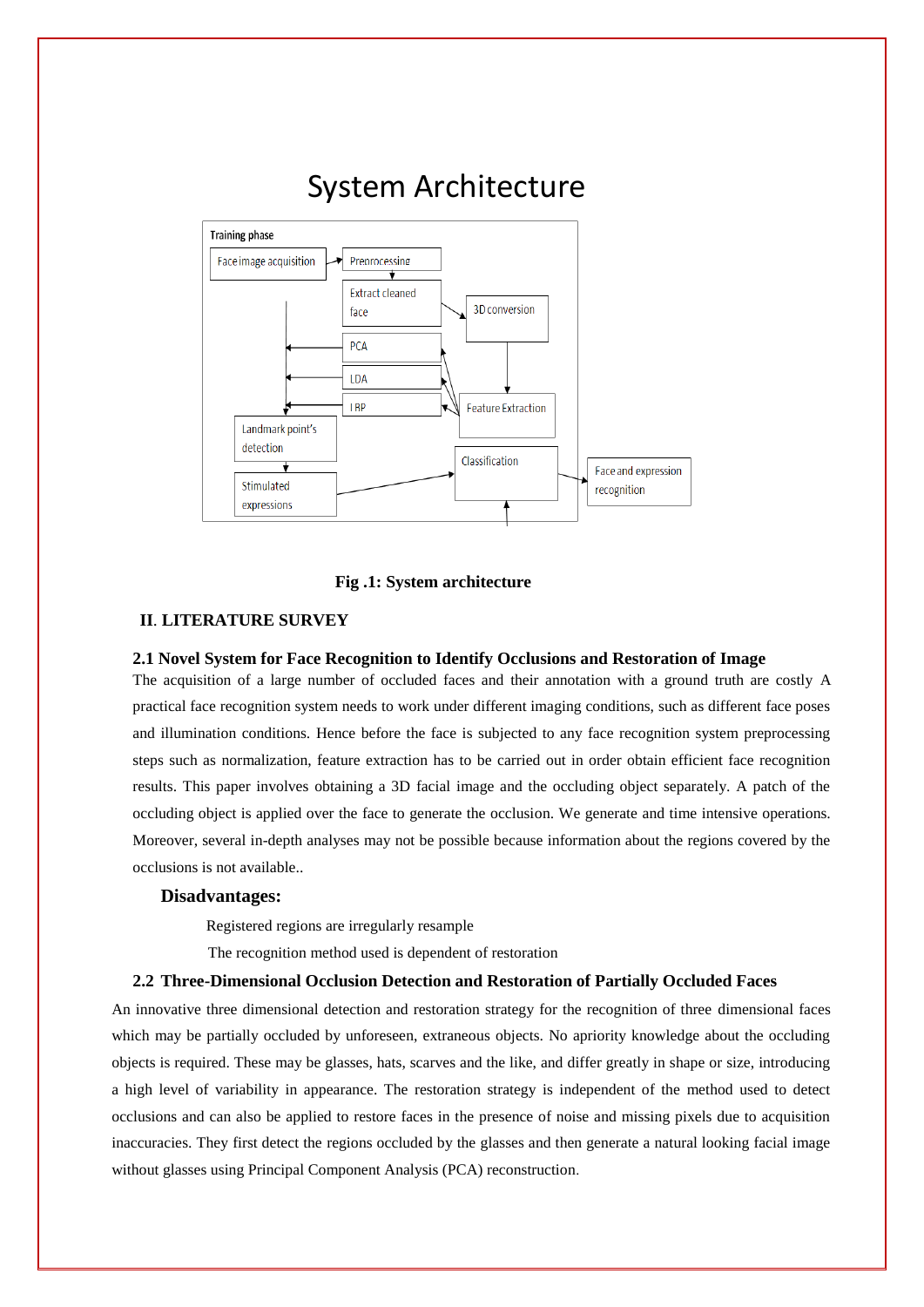#### **Advantages:**

The reliability with respect to occlusions of any 3D recognition system, even when low computational resources are available

The non-occluded regions correspond to nearest neighbor classifiers, which are then combined using fusion methods such as the sum of the scores, the product, Borda count

#### **Disadvantages:**

This method is not expected to provide high accuracy in the case of emphasized facial expressions

#### **2.2 Regional Registration for Expression Resistant 3-D Face Recognition**

The novelty of the approach is that it requires a single registration for a given test face. The probe is registered in a two-pass algorithm: First, rigid registration to an average model, followed by registration to individual avrms. The algorithm is preceded by a novel automatic Landmark localization module, which provides the initialization. The registration of facial parts to a generic model significantly speeds up the identification time because it is sufficient to perform only a single alignment to a generic model per facial region. Since all the gallery/training samples are previously registered offline to the same generic model, single alignment provides the dense correspondence information to every gallery image by default. Lastly, and most importantly, since dense correspondence is established and 3-D features are represented as an ordered feature vector, it is possible to utilize advanced pattern recognition tools either at the level of feature extraction or at the level of pattern classification. Traditional approaches like pair wise matching of two 3-D point sets are limited in that sense, since the 3-D point sets are unordered and the similarity can only be computed by means of geometrical measures.

#### **Advantages:**

- Better registration under local facial surface deformations,
- Fast search in identification mode,
- The applicability of statistical feature extraction methods for unordered 3-D point data.

#### **Disadvantages:**

.

High sensitivity sensor that has a high capture time.

## **2.4 A Survey of 3D Face Recognition Methods**

The main purpose of this overview is to describe the recent 3D face recognition algorithms. The last few years more and more 2D face recognition algorithms are improved and tested on less than perfect images. However, 3D models hold more information of the face, like surface information, that can be used for face recognition or subject discrimination. Another major advantage is that 3D face recognition is pose invariant. A disadvantage of most presented 3D face recognition methods is that they still treat the human face as a rigid object. This means that the methods aren't capable of handling facial expressions. Therefore, some face recognition methods originally developed for 2D face recognition have been extended for 3-dimensional purposes. Using 3D models one can deal with one main problem in 2D face recognition: the influence of the pose of the head. Also the surface curvature of the head can now be used to describe a face.

#### **Advantages:**

Major advantage is that 3D face recognition is pose invariant.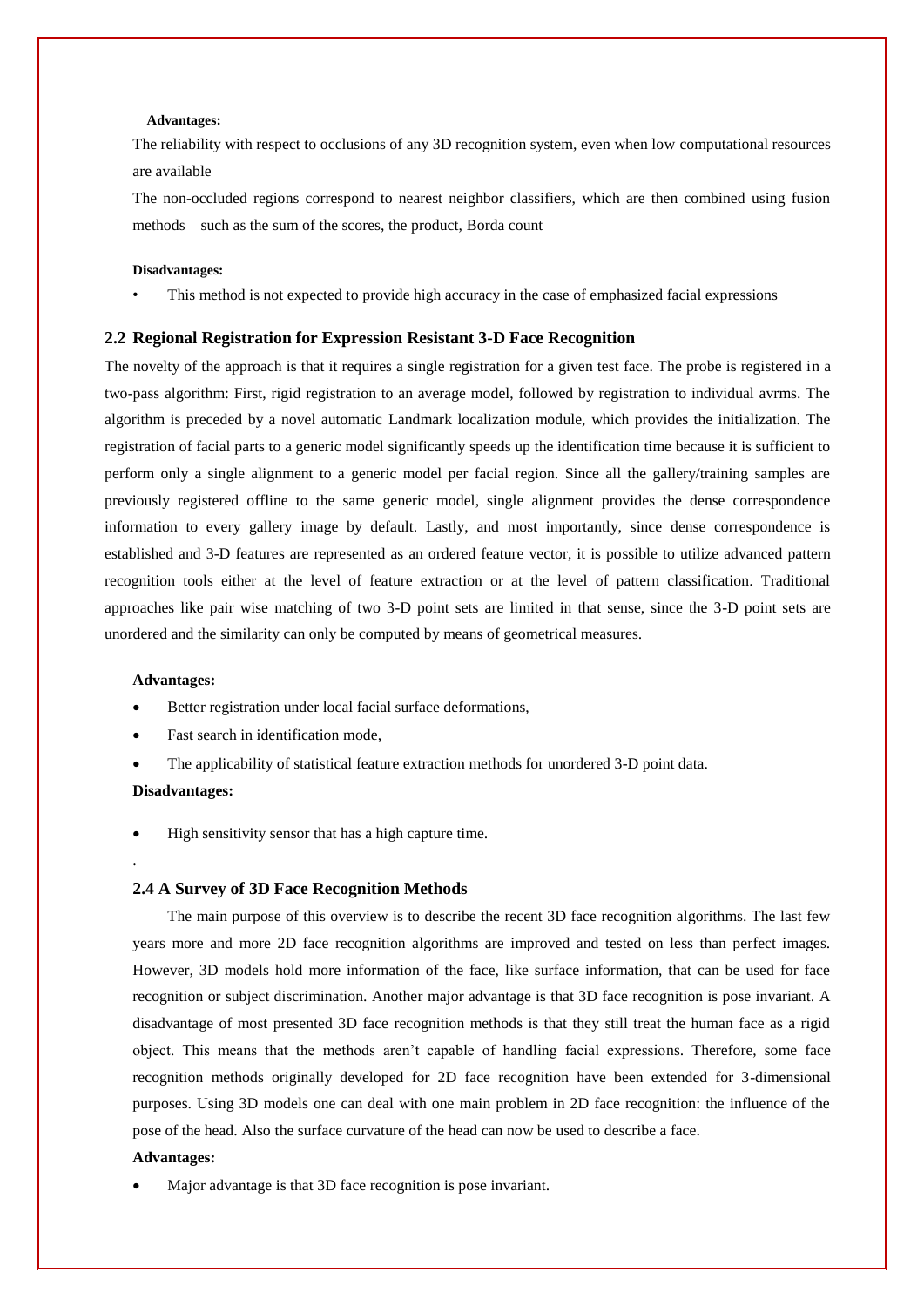Calculation times could become prohibitive for practical applications

#### **Disadvantages:**

- Aren't capable of handling facial expressions
- Head poses and other poses leads high error rate.

## **III METHODOLOGY**

#### **3.1 Face image Acquisition**

This module used to capture the face image or upload the datasets. The uploaded datasets contains 3D face images. In face registration we can identify the faces which are captured by web camera.

#### **3.2 Preprocessing**

In perform the preprocessing steps such as gray scale conversion, invert, and border analysis, detect edges and region identification. The edge detection is used to analyze the connected curves that indicate the boundaries of objects.

## **3.3 Facial points description**

This module used to divide the examined image into cells. For each pixel in a cell, compare the pixel to each of its 8 neighbors. This can be used for face recognition or texture analysis.

#### **3.4 Expression Recognition**

Classifications are supervised learning models with associated learning algorithms that analyze data and recognize patterns, used for classification and regression analysis

## **IV CONCLUSION**

Automatic emotion recognition from facial expression and face recognition are one of the most intensively researched topics in affective computing and human–computer interaction. However, it is well known that due to the lack of 3-D feature and dynamic analysis the functional aspect of affective computing is insufficient for natural interaction. In this project, we present automatic face recognition with expression variations approach from real time datasets based on a landmark point's controlled 3-D facial model. The facial region is first detected with local normalization in the input dataset. The 17 landmark points are then located on the facial region and tracked through algorithms such as PCA, LDA and LBP. Depending on the displacement of the lank mark points may be used to synthesize the input expressions. So we easily recognize faces under various expressions. In our future work, we plan to develop alternative initial alignment techniques. Furthermore, the automatic occlusion detection stage can also be improved: As a future direction, we plan to model occlusions better, so that the overall performance of the system can be increased.

## V. **FUTURE ENHACEMENT**

We extend our work to less limited registration approach and Independent of nose visibility. Then Occlusion invariant recognition system has following aspects,